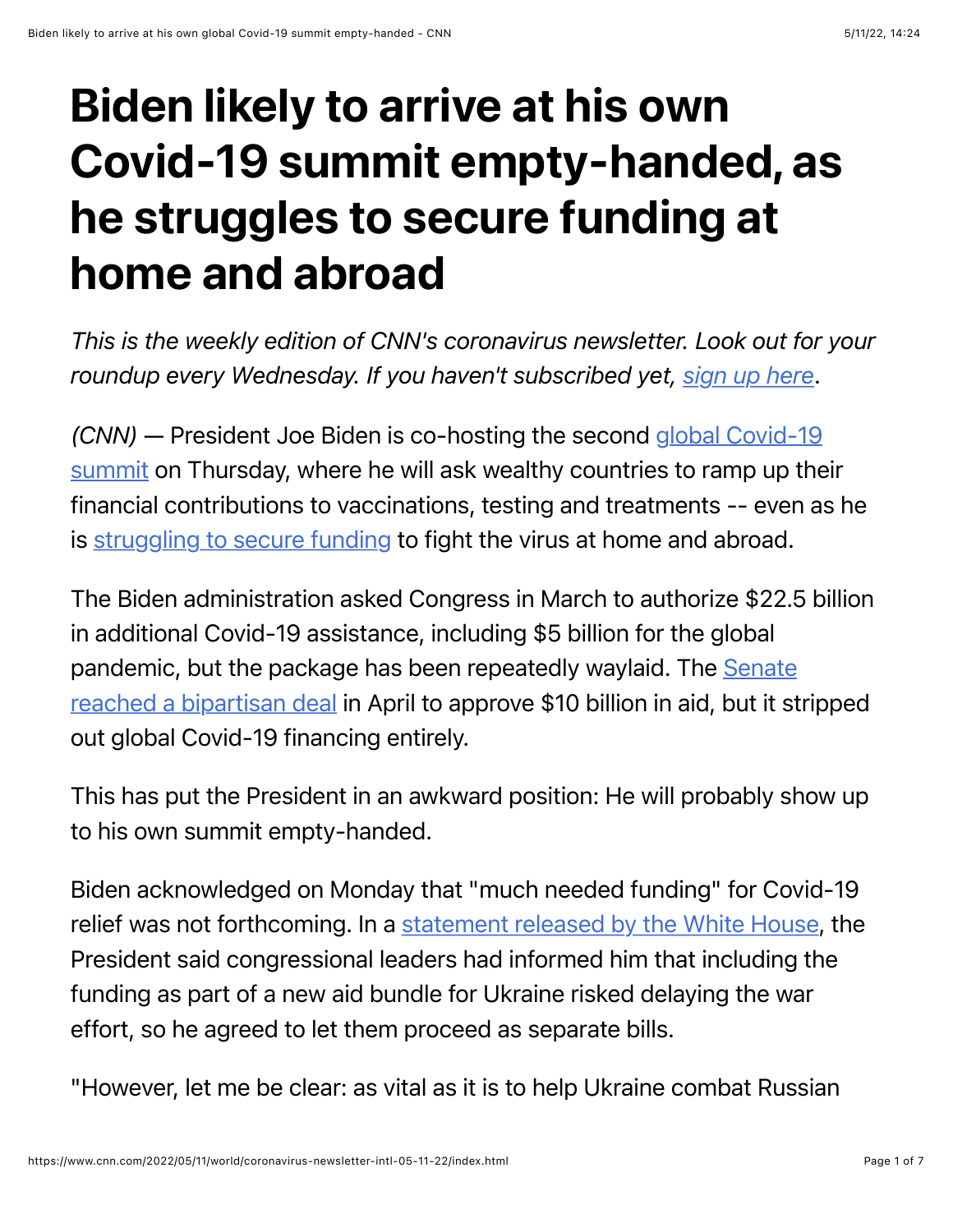aggression, it is equally vital to help Americans combat Covid. Without timely Covid funding, more Americans will die needlessly," he wrote, adding that failing to approve the funding also risked stalling the global pandemic response.

As Biden prepares to address the world, cases are rising in the US and the nation's death toll is edging closer to a grim milestone: 1 million.



President Joe Biden gave a speech at a metal manufacturer in Cincinnati, Ohio on May 6, about ramping up domestic production in an effort to reduce inflation and shortages caused in part by the pandemic.

The summit, a virtual gathering being co-hosted by Belize, Germany, Indonesia and Senegal, is aimed at reinvigorating vaccination efforts and ending what the White House has called [the "acute phase" of the pandemic](https://www.whitehouse.gov/briefing-room/statements-releases/2022/04/18/joint-statement-between-the-united-states-belize-germany-indonesia-and-senegal-on-the-announcement-of-the-second-global-covid-19-summit/). It comes at a critical moment, as vaccination efforts around the world are languishing, and testing and tracing of cases has dropped off a cliff.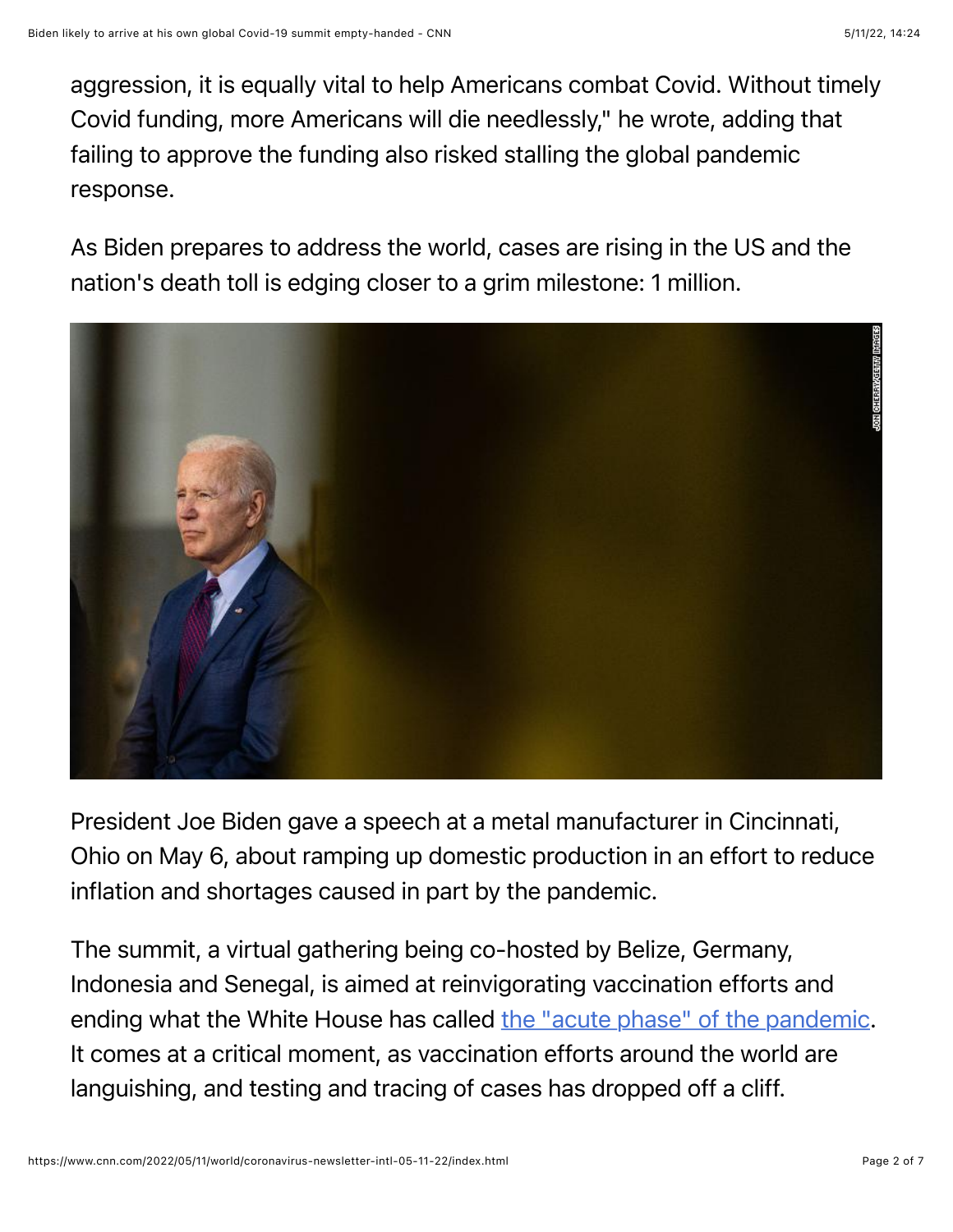A group of former heads of government are calling on the US to commit \$5 billion to the global pandemic response and urging Biden to take on a more robust role at the summit. Experts have repeatedly warned that the entire world needs access to vaccines in order to contain the virus and stop more lethal strains from surfacing. "I want America to recognize that the disease is not over anywhere until it's over everywhere," former UK Prime Minister [Gordon Brown](https://twitter.com/GordonBrown/status/1523949791876628481) told the [New York Times](https://www.nytimes.com/2022/05/09/us/politics/biden-covd-aid.html), which reported the story. "We must not sleepwalk into the next variant."

[World Health Organization \(WHO\) Director-General Tedros Adhanom](https://twitter.com/WHO/status/1524029446952468482) Ghebreyesus said on Tuesday that rising cases in more than 50 countries highlighted the volatility of the pandemic, which is now being fueled by subvariants. Though high population immunity from vaccination and previous infection is keeping hospitalization and death rates down, the same is not guaranteed for places where vaccine coverage is low. The worst-case scenario is that a variant evades current immunity, transmits more easily or causes greater mortality, Tedros said. In [South Africa](https://edition.cnn.com/2022/05/04/world/coronavirus-newsletter-intl-05-04-22/index.html), where cases are surging due to subvariants BA.4 and BA.5, scientists have urged further vaccination to mitigate another wave.

WHO has been calling on world leaders to commit to vaccinating 70% of the global population within a year -- a goal that Biden echoed at the first Covid-19 summit last September. "Yes, it's hard. Yes, some countries won't manage it by mid-2022. But if we deprioritize based on these factors we'd be risking waves of death that can knock out health systems and cause further backsliding on all other health issues," Tedros said.

[At least 218 countries and territories](https://www.cnn.com/interactive/2021/health/global-covid-vaccinations/) have administered more than 11 billion doses of a Covid-19 vaccine since the first Covid case was reported in China in late 2019. Secretary of State Antony Blinken said in February that the world wasn't on pace to meet the 70% goal.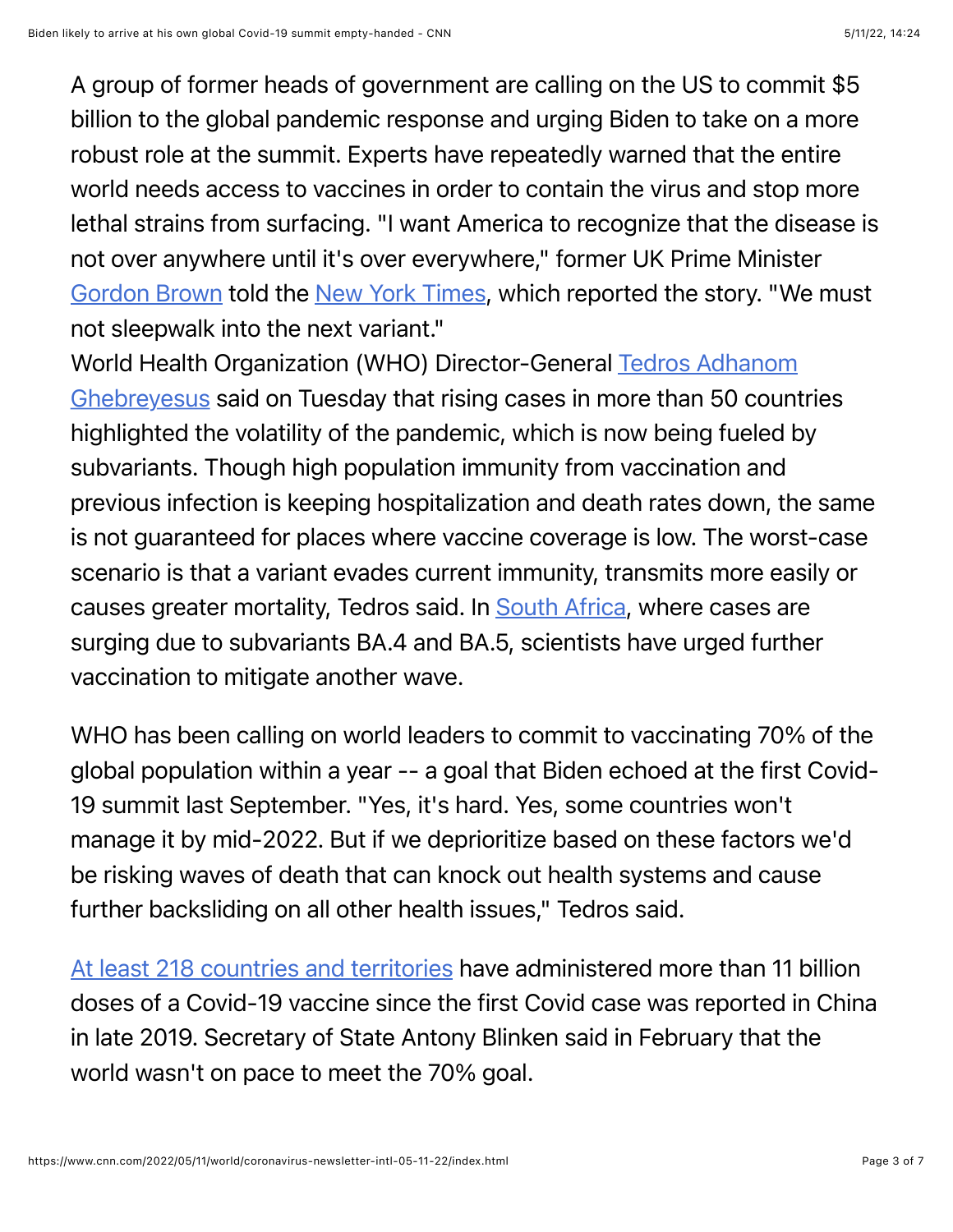# YOU ASKED. WE ANSWERED.

### Q: Why does the US need more Covid-19 funding?

A: The Biden administration has issued a new warning that the US could [potentially see 100 million Covid-19 infections this fall and winter, as officials](https://www.cnn.com/2022/05/06/politics/white-house-covid-fall-wave/index.html) publicly stress the need for more funding from Congress to prepare the nation.

The projection -- derived from a range of outside models -- is based on an underlying assumption of no additional resources or extra mitigation measures being taken, including new Covid-19 funding from Congress, and no dramatic new variants arising, administration officials said.

The Biden administration has been sounding the alarm for weeks that additional funding is needed to continue the federal Covid-19 response, even as it seeks a return to "normal" with many pandemic-era restrictions lifting. The 100 million estimate was first reported by the [Washington Post](https://www.washingtonpost.com/health/2022/05/06/fall-winter-coronavirus-wave/).

# READS OF THE WEEK

## Nearly 1 million Americans have been killed by Covid-19. These are some of the things they left behind

An engraved money clip. A pulse oximeter. A child's drawing.

These items are personal reminders of the pandemic's terrible toll. Some bring comfort; others elicit heartache.

[As the US approaches 1 million Covid-19 deaths, Christina Zdanowicz and](https://www.cnn.com/interactive/2022/05/us/covid-million-us-deaths/) Austin Steele asked CNN readers to remember their loved ones through the items they left behind. From 10-year-old Teresa Sperry's doodles to math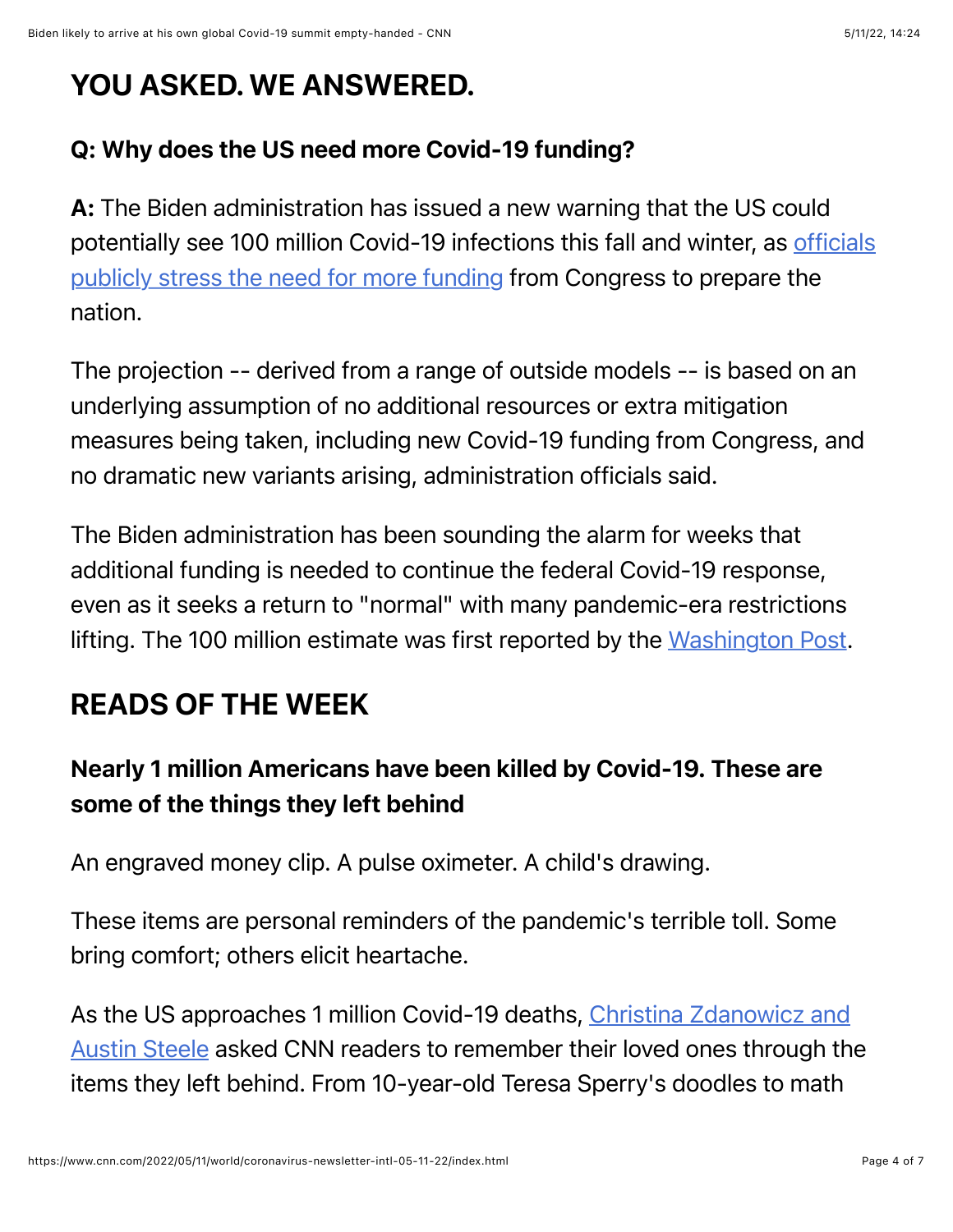teacher John A. Richardson's aftershave, these are some of the mementos that their relatives cling to — difficult reminders of those they lost.

#### WHO chief censored in China as zero-Covid policy intensifies

Tedros was censored after questioning China's zero-Covid policy during a media briefing Tuesday. A day after the briefing, posts on the UN's official press account on Chinese social platform Weibo became unviewable, with [hashtags containing the WHO chief's name also being censored, Nectar Gan](https://edition.cnn.com/2022/05/11/china/who-china-zero-covid-unsustainable-intl-hnk/index.html) and CNN's Beijing Bureau report.

The crackdown came a week after *China's top leader, Xi Jinping*, issued the strongest warning yet against questioning the country's hardline policy which has left millions confined to their homes with no end in sight. At a meeting chaired by Xi, the ruling Communist Party's supreme Politburo Standing Committee vowed to "unswervingly adhere to the general policy of 'dynamic zero-Covid,' and resolutely fight against any words and acts that distort, doubt or deny our country's epidemic prevention policies." The starkest example of this is [the country's biggest city, Shanghai](https://www.cnn.com/2022/05/09/china/china-covid-shanghai-restrictions-escalate-intl-hnk/index.html), where officials have continued to intensify lockdown measures despite falling cases.

[Groups representing Western businesses](https://www.cnn.com/2022/05/09/business/us-european-business-china-zero-covid-intl-hnk/index.html) in China are urging Beijing to relax its approach to Covid, saying harsh lockdowns are damaging earnings and investment, and forcing a growing number of companies to consider shifting operations out of the world's second-biggest economy, Laura He writes.

#### CDC investigating Covid-19 outbreak on board a Carnival cruise ship

The [Centers for Disease Control and Prevention](https://www.cnn.com/2022/05/07/us/carnival-cruise-ship-covid-outbreak-cdc/index.html) (CDC) is investigating a recent Covid-19 outbreak on a Carnival cruise ship that docked in Seattle after a two-week voyage. The Carnival Spirit departed Miami on April 17 and arrived in Seattle on May 3, according to a statement from the cruise line,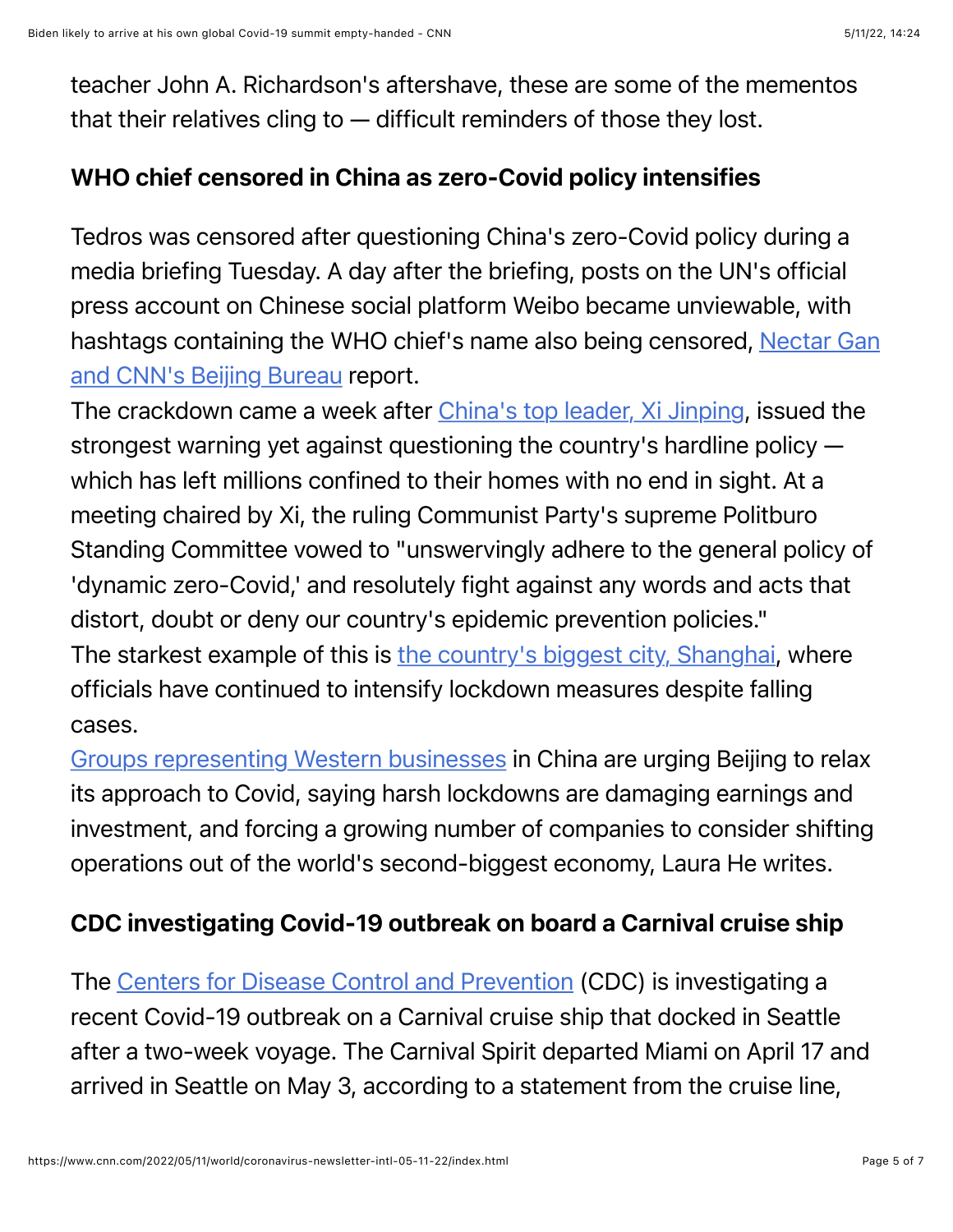and holds 2,124 guests and 930 crew members.

The CDC says it isn't permitted to share the numbers of quarantined or infected passengers and crew, but the ship is labeled as orange status, indicating that 0.3% or more have tested positive, according to CDC guidelines.

When the pandemic started in spring 2020, cruise ships became coronavirus epicenters, and were turned away from ports as Covid cases rose on board and escalated on land.

"Our health and safety protocols exceed CDC guidelines and were closely followed including vaccination requirements and pre-cruise testing of all guests.Our crew are also vaccinated and wear masks," Carnival said in a statement to CNN.

## TOP TIP

#### Take extra caution when traveling

As summer holidays draw nearer, more of us are looking to set off to exotic destinations. But before you book your flights, check what the infection rate is like in your intended vacation spot, and how your own country currently categorizes it.

On Monday, the CDC added the British Virgin Islands -- a relaxed Caribbean playground -- to its "high" category for Covid-19 risk.

The Level 3 "high" risk category is now the top rung in terms of risk level in the US. Level 2 is considered "moderate" risk, and Level 1 is "low" risk. Level 4, previously the highest risk category, is now reserved only for special circumstances, such as extremely high case counts, emergence of a new